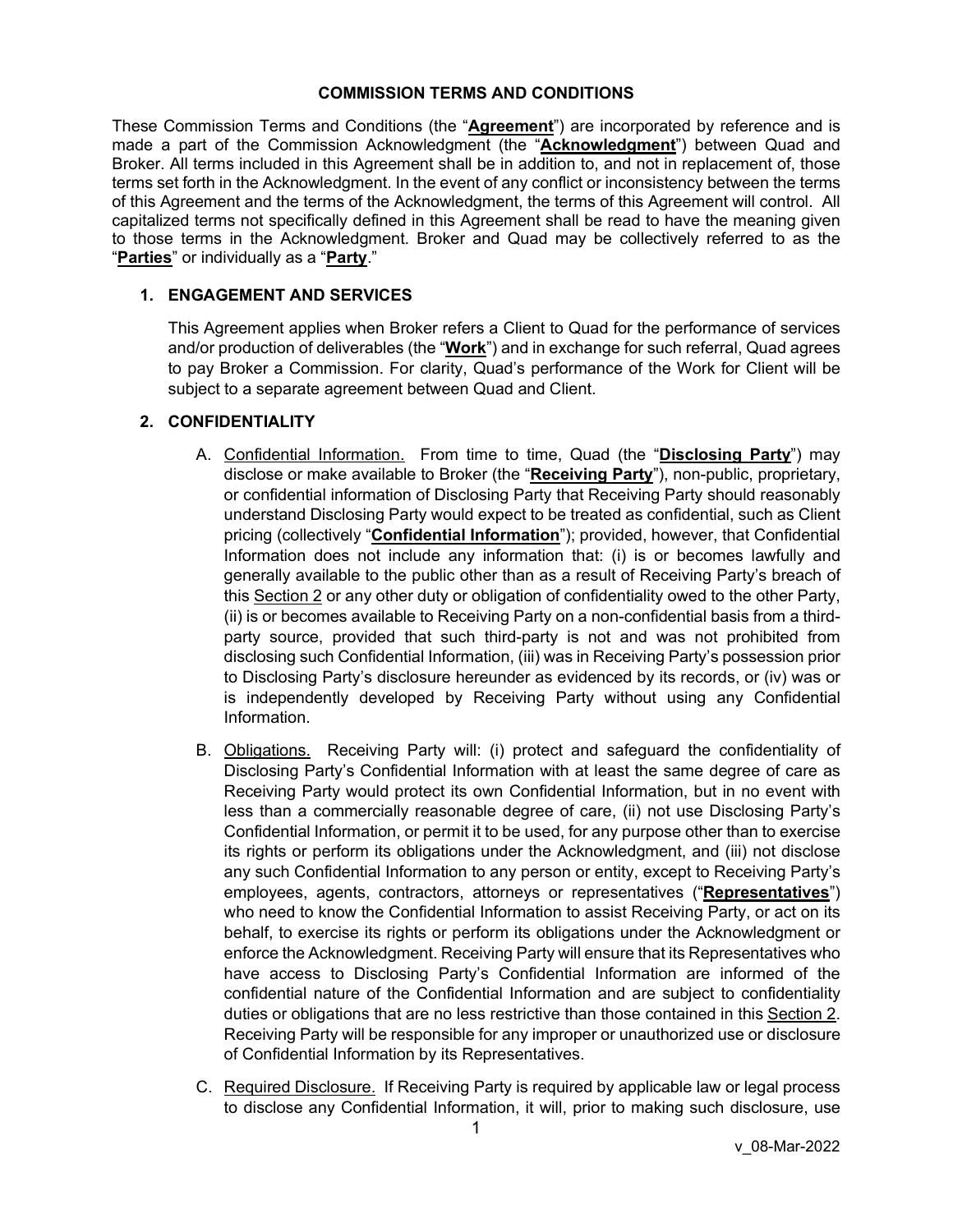commercially reasonable efforts to notify Disclosing Party of such requirements to afford Disclosing Party the opportunity to seek, at Disclosing Party's sole cost and expense, a protective order or other remedy and Receiving Party must only disclose or furnish that portion of Confidential Information as such Receiving Party or the applicable Representative is legally obligated or compelled to so produce or disclose.

- D. Return or Destruction. At Disclosing Party's request, Receiving Party will return or destroy any Confidential Information Receiving Party obtained from the Disclosing Party. However, nothing contained herein will be construed to prohibit Receiving Party from retaining electronic information maintained in compliance with its digital data retention and automated backup procedures; such Confidential Information will remain subject to the confidentiality obligations set forth herein.
- E. Remedies. In the event of a breach of this Section 2, the Receiving Party understands and agrees that direct money damages may not be an adequate remedy for any breach of the Acknowledgment by it and that the Disclosing Party may be entitled to seek specific performance and injunctive or other equitable relief as a remedy for any such breach. The Receiving Party further agrees to waive any requirement for the Disclosing Party to secure or post any bond in connection with such remedy.
- F. Conflicting Obligations. The provisions of this Section 2 are intended to supersede and replace in whole any previous confidentiality, non-disclosure or similar agreement between the Parties that relate to the Acknowledgment.
- G. Survival. Notwithstanding the term of the Acknowledgment, the obligations set forth in this Section 2 with respect to each item of Confidential Information disclosed hereunder will remain in effect for a period ending three (3) years from the date of disclosure of such item, except for trade secrets which will remain confidential the longer of three (3) years or when it is no longer a trade secret.

### 3. **WARRANTIES AND RESTRICTIONS**

- A. Broker Warranties. Broker represents and warrants to Quad that: (i) Broker is acting solely as a broker and shall not be an agent for, and shall not receive any payment, compensation or remuneration from, the Client for the Work described in the Acknowledgment; (ii) entering into and performing under this Agreement will not conflict with or result in a breach or violation of any agreement by which Broker may be bound, including any agreement with Client; (iii) it will comply with all applicable laws in its performance under this Agreement, including those pertaining to ethical business practices such as the Foreign Corrupt Practices Act and analogous laws, and all laws relating to anti-bribery and kickbacks, anti-corruption, insider trading, export compliance, economic sanctions and anti-boycott, money laundering and human trafficking; and (vi) it will comply with Quad's Supplier Code of Conduct located at [https://www.quad.com/resources/documents/supplier-code-of-conduct/.](https://www.quad.com/resources/documents/supplier-code-of-conduct/)
- B. Broker Restrictions. Broker shall not (i) pledge Quad's credit; (ii) make any commitments on Quad's behalf or bind Quad to any obligation (contractual or otherwise); (iii) make any refunds, allowances or adjustments; (iv) authorize the return of any product; (v) publish or distribute any advertising or other promotional material pertaining to Quad's products or referring to Quad; (vi) directly or indirectly use as part of Broker's corporate or business name, or in connection with Broker's business, all or any part of Quad's name, signature or logo or any other trademark, service mark or trade name that may now or hereafter be owned or used by Quad or its affiliates; or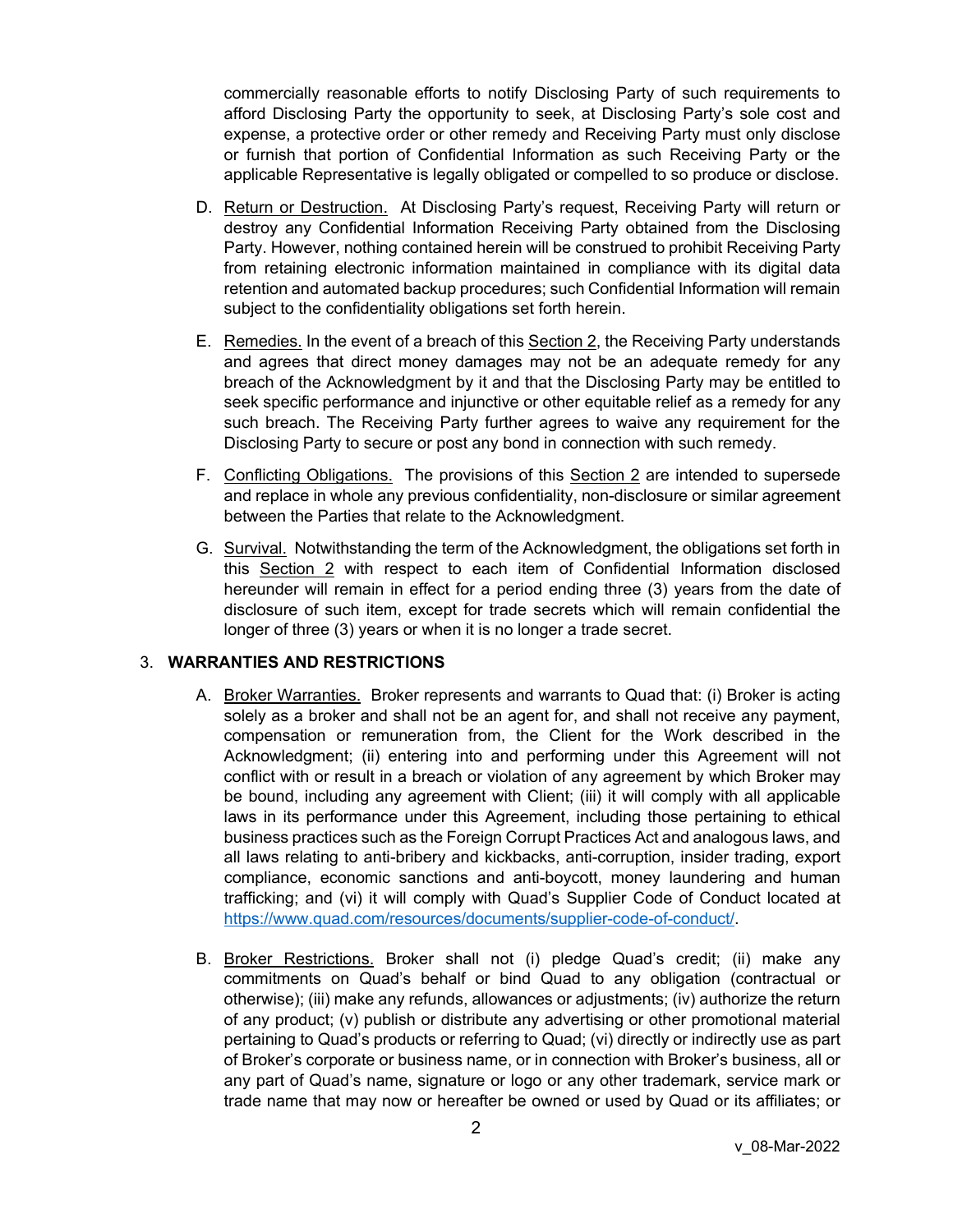(vii) make any representation or give any warranty in connection with Quad's products or services.

# **4. LIMITATION OF LIABILITY**

THE LIABILITY OF QUAD ARISING OUT OF OR RELATED TO ANY CLAIMS RELATED TO ANY ACKNOWLEDGMENT WILL NOT EXCEED IN AGGREGATE THE AMOUNT OF THE COMMISSION OWED TO BROKER BY QUAD. IN NO EVENT WILL QUAD BE LIABLE TO BROKER FOR ANY OTHER TYPES OF PENALTIES OR DAMAGES, INCLUDING WITHOUT LIMITATION ANY LIQUIDATED, SPECIAL, INCIDENTAL OR CONSEQUENTIAL DAMAGES, INCLUDING LOST SALES OR PROFITS, WHETHER IN AN ACTION BASED UPON CONTRACT, TORT (INCLUDING NEGLIGENCE) OR ANY OTHER LEGAL THEORY, EVEN IF QUAD HAS BEEN ADVISED OF THE POSSIBILITY OF SUCH DAMAGES.

### **5. INDEMNIFICATION**

- A. Indemnification Obligations. Broker agrees to indemnify and hold harmless Quad (including its affiliates, and/or subsidiaries, and/or its and their successors and assigns) from and against any and all claims, suits, proceedings and actions brought against Quad (collectively, the "**Claims**"), and any and all damages awarded in connection with such Claims and any and all expenses (including settlement fees and reasonable attorney's fees) incurred by Quad as a result of such Claims (collectively, the "**Losses**") for Claims arising from or relating to Broker's acts or omissions, or for Broker's breach of any terms of the Agreement and any Acknowledgment.
- B. Settlement. In defense of an indemnification claim, the Broker shall not enter into settlement of any Claim without the prior written consent of Quad.
- C. Cooperation and Mitigation. The parties shall cooperate with each other in all reasonable respects in connection with the defense of any Claim, shall cooperate in good faith to resolve such Claims, and shall take commercially reasonable efforts to mitigate Losses.

# **6. GENERAL PROVISIONS**

A. Notices. All notices required under the Acknowledgment, including any Order, will be given in writing by personal delivery, overnight courier, or sent by United States mail postage prepaid, return receipt requested to Quad as follows:

To Quad: Quad/Graphics, Inc. Attn: General Counsel N61W23044 Harry's Way Sussex, WI 53089

- B. Independent Contractors. The relationship between the Parties is that of independent contractors and nothing shall constitute Broker as an employee of Quad or entitle Broker to any benefits provided by Quad to its employees, such as wages, insurance, worker's compensation, or tax withholdings.
- C. Governing Law. The laws of the State of Wisconsin will apply to the interpretation of the Acknowledgment without regard to conflicts of law principles thereof. THE PARTIES EXPRESSLY AGREE TO EXCLUDE THE APPLICATION OF THE U.N. CONVENTION ON CONTRACTS FOR THE INTERNATIONAL SALE OF GOODS (1980) TO THE ACKNOWLEDGMENT AND THE PERFORMANCE OF THE